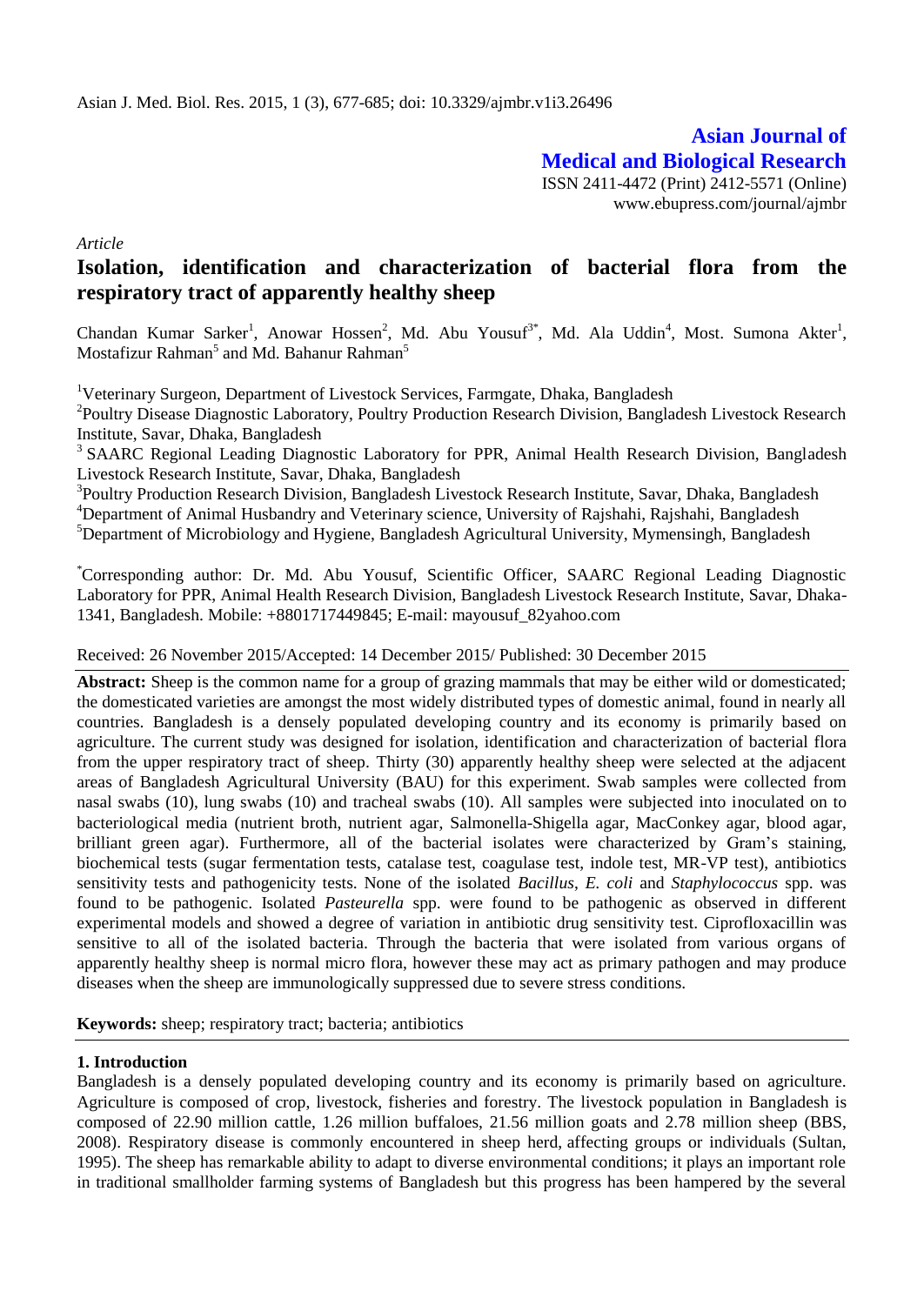types of bacterial and viral infection which causes a great loss in our national economy. The most affecting site of sheep caused by bacteria is respiratory system (Ajuwape *et. al.,* 2002). The most common diseases of respiratory system are pneumonia is caused by several organisms. Sheep respiratory infections appear as differing clinical syndromes. Mild, acute infections are usually due to parainfluenza 3 (PI3) viruses (Richard, 1986). The prevalence of six different bacterial species was greater in the lungs of unhealthy animals, namely *Actinomyces pyogenes, Erysipelothrix* spp*., P. haemolytica*, *Pasteurella ureae*, *Staphylococcus aureus*, and *Staphylococcus epidermidis*, which could be risk factors in the complexity of the prevalent respiratory diseases of the animals surveyed. *Pasteurella* spp. (particularly *P. haemolytica*) are also responsible for the most severe and acute forms of ovine pneumonia. The disease is an acute exudative pneumonia with septicemia and very high mortality rates. Difficulties in reproducing the disease experimentally with pure cultures of *Pasteurella* spp. suggest that a previous infection with a virus or mycoplasma is usual in field cases (Barbour 1997 and Davies *et al.*, 1981). Information generated from this research may help to reduce the mortality rate of sheep from bacterial diseases, minimize cost of healthy sheep production, reduce economic loss which is spent for the treatment of sheep diseases resulting more establishments of sheep farms that creates employment opportunity and will increase animal protein production.

#### **2. Materials and Methods**

# **2.1. Experimental animals and samples**

Thirty (30) apparently healthy sheep were selected at the adjacent areas of Bangladesh Agricultural University (BAU) for this experiment and under the Department of Microbiology and Hygiene. Swab samples were collected from Nasal swabs (10), Lung swabs (10) and Tracheal swabs (10). Nasal swabs, tracheal swabs and lungs swabs were collected using sterilized cotton with aseptically. Then the swabs were inoculated into NB and selenite broth and incubated at  $37^{\circ}$ C for 24 hours. After incubation it was streaked on to NA and MC agar medium.

# **2.2. Selection of day-old suckling mice**

Bacterial pathogen free healthy day-old Swiss Albino suckling mice were selected for this experiment. All the mice were supplied by the laboratory experimental animal house of the Department of Microbiology and Hygiene, Bangladesh Agricultural University, Mymensingh. After inoculation of the inoculum (bacteria, crude toxin and both bacteria and crude toxin) the laboratory animals were kept in an isolation room of the animal shed of the Department of Microbiology and Hygiene providing appropriate temperature.

#### **2.3. The experimental design**

The entire study was divided into three major steps: The first step included selection of sources, collection of samples, isolation, identification and characterization of isolates organisms on the basis of their colony morphology, staining property, motility and biochemical characteristics. In the second step, pathogenicity study of the isolates organisms was performed in different experimental model such as in day-old chicks and in dayold suckling mice to observe their lethal effect. In the third step, the current status of drug sensitivity and resistance pattern of the bacterial isolates from nasal, tracheal and lung swabs was determined.

#### **2.4. Bacteriological media**

#### **a. Agar media**

Agar media used for bacteriological analysis were Nutrient agar (NA), Salmonella Shigella agar (SSA), MacConkey (MC) agar, Eosin methylene blue (EMB) agar, and Brilliant green (BG) and agar Blood agar (BA) that was made according to the manufacturing instruction.

#### **b. Liquid media (broth)**

The liquid media used for this study were Nutrient broth, Peptone broth, Methyl-Red and Voges-Proskauer broth (MR-VP broth) and Sugar media (dextrose, maltose, lactose, sucrose and mannitol) that was made according to the manufacturing instruction.

#### **c. Chemicals and reagents**

The chemicals and reagents were used for this study , e.g. 0.1% Peptone water, Phosphate buffered saline (PBS), reagents for Gram's staining (Crystal Violate, Gram's iodine, Safranin, Acetone alcohol), 3% Hydrogen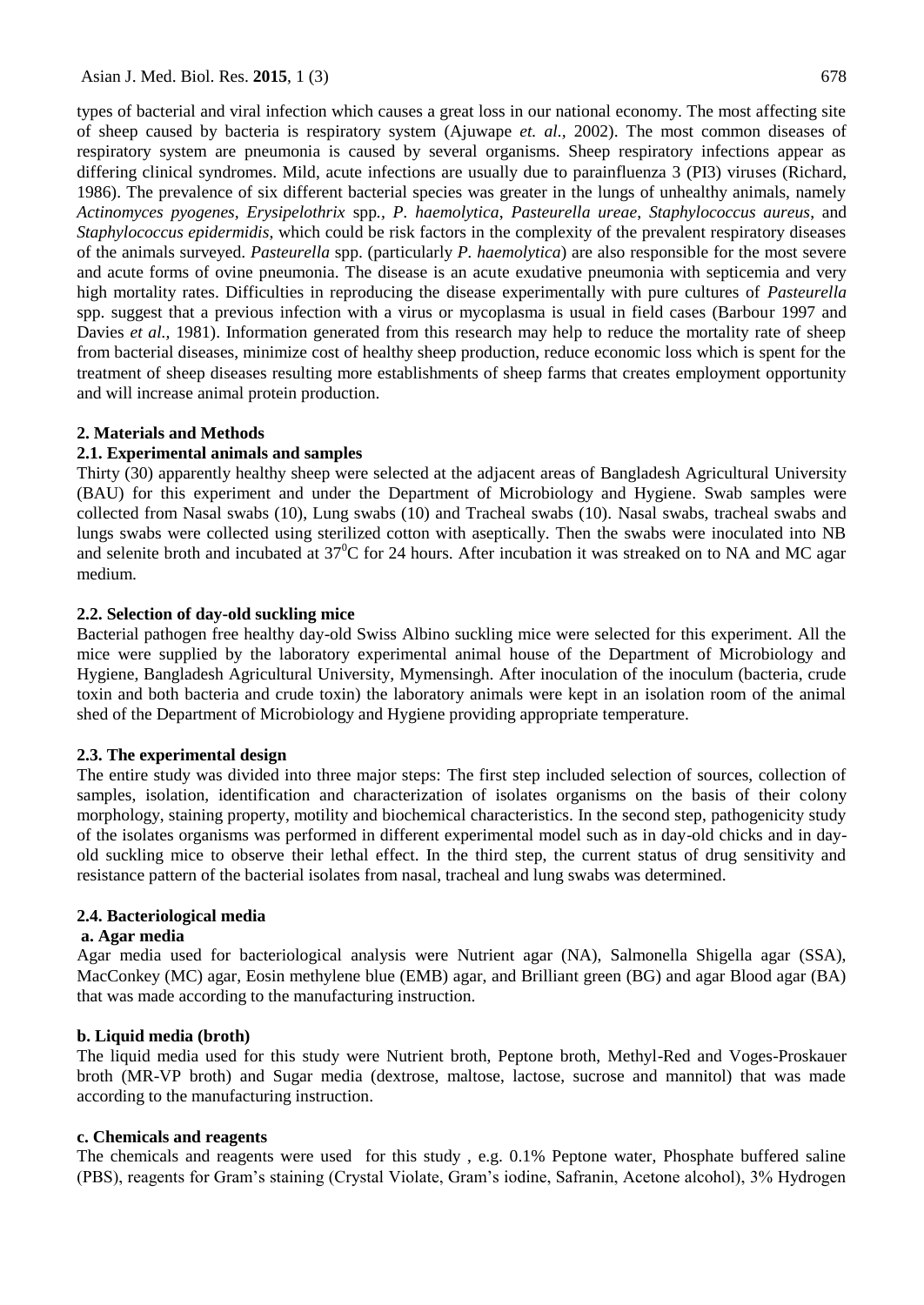peroxide, Phenol red, Methyl red, 10% Potassium hydroxide, Kovac's indole reagent (4-dimethylaminobenzaldehyde, concentrated HCL), Mineral oil, Normal saline and other common laboratory chemicals and reagents.

#### **2.5. Antimicrobial discs**

To determine the drug sensitivity and resistance pattern and to interpret their disease potential commercially available antimicrobial discs (Becton, Dickinson and Company, USA) were used. This method allowed for the rapid detection of the efficacy of drugs against the test organisms by measuring the diameter of the zone of inhibition that resulted from diffusion of the agent into the medium surrounding the discs inhibiting the growth of the organisms. The following antimicrobial agents with their disc concentration (Gentamycin 10 μg /disc, Erythromycin 15 μg /disc, Tetracyclillin 30 μg /disc, Azithromycin 15 μg /disc, Ciprofloxacin 5 μg /disc, Amoxicillin 10 μg /disc, Ampicillin 10 μg /disc, and Metronidazole 80 μg /disc) were used to test the sensitivity and resistance pattern of the selected bacterial isolates from nasal, tracheal and lung swab of sheep.

# **2.6. Isolation and identification of** *Pasteurella* **spp.**

*Pasteurella spp.* was isolated on the basis of the morphology, cultural characteristics and biochemical characteristics. The colonies of *Pasteurella* spp. were round, moderate size and grayish on BA. A characteristic musty odor was present in the fresh cultural. The organisms were Gram-nagative, non-motile, bipolar rod occurring in pairs, singly or in chains and were negative to indole, MR and VP (Merchant and Packer, 1967).

# **2.7. Isolation and identification of** *Bacillus* **spp.**

The samples were first inoculated in to NB and then it was inoculated on to BA and NA and then incubated at 37<sup>0</sup>C for 24-48 hrs for the isolation and identification of *Bacillus* spp. On Gram's staining the Gram-positive large, sporulated, rod-shaped bacteria in chain from, indicated Bacillus spp. It was confirmed by biochemical tests. Many rod-shaped bacilli produced β-hemolysis on BA (Marchant and Packer, 1967).

# **2.8. Gram's staining method**

Gram's staining was performed as per recommendation of Merchant and Packer (1976) to determine the size, shape and arrangement of bacteria. The procedure was as follows-

A small colony was picked up with a bacteriological loop, smeared on a glass slide and fixed by gentle heating. Crystal violet solution was then applied on the smear to stain for two minutes and then washed through running tap water. Gram's iodine was then added to act as a mordent for one minute and then again washed with running water. Acetone alcohol was then added, which act as a decolorizer. After washing with water, safranine was added as counter stain and allowed to stain for 2 minutes. The slide was then washed with water, blotted and air dried and then examined under microscope with high power objective (100X) using immersion oil.

#### **2.9. Motility test for bacterial isolates**

The motility test was performed according to the method described by Cowan, 1985 to differentiate the motile bacteria from the non-motile one. Before performing the test, a pure culture of the test organism was allowed to grow in nutrient broth. One drop of cultured broth was placed on the cover slip and was placed inverted condition over the concave depression of the hanging drop slide to make hanging drop preparation. Vaseline was used around the concave depression of the hanging drop slide for better attachment of the cover slip to prevent air current and evaporation of the fluid. The hanging drop slide was then examined carefully fewer than 100X power objective of a compound microscope using immersion oil. The motile and non motile organisms were identified by observing motility in contrasting with to and fro movement of bacteria.

#### **3. Results and Discussion**

The results presented below demonstrated the isolation and identification of bacterial flora from respiratory tract of apparently healthy sheep. Bacterial floras which were isolated from nasal, tracheal and lung swab of apparently healthy sheep were recorded as *Pasteurella* spp.*,* and *Bacillus* spp*.*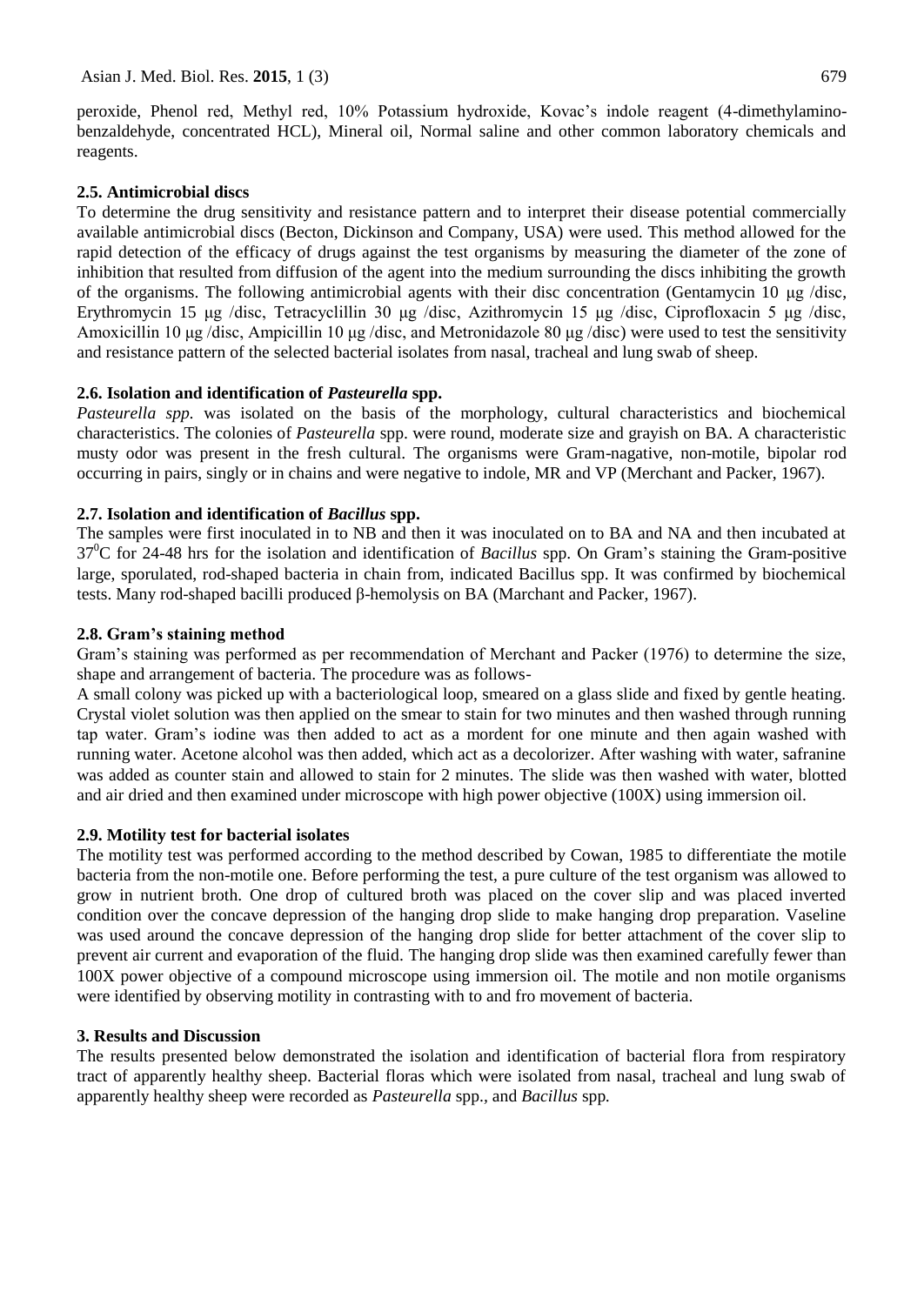#### **3.1. Bacteria isolated from nasal swabs**

*Pasteurella* spp. was isolated from nasal swab of apparently healthy sheep. The result of bacteria isolated from nasal swab was 9 (90%) Whereas, Barbour *et al. (*1997) isolated *Pasteurella* spp. from respiratory tract of healthy and unhealthy sheep.

#### **3.2. Bacteria isolated from tracheal swabs**

*Pasteurella* spp. *and Bacillus* spp*.* were isolated from tracheal swab of apparently healthy sheep. The result of bacteria isolated from tracheal swab was *Pasteurella* spp*.* 8 (80%) and *Bacillus* spp*.* 9 (90%). Whereas, Tatum *et al. (*2005) observed that *Pasteurella* spp*.* can occur as a commensal in the nasopharyngeal reason of apparently healthy animal.

# **3.3. Bacteria isolated from lung swabs**

*Pasteurella* spp. and *Bacillus* spp. were isolated from lung swab of apparently healthy sheep. The result of bacteria isolated from lung swab was *Pasteurella* spp. 7 (70%) and *Bacillus* spp. 7 (70%). Whereas, Mohammed (1999) isolated *Bacillus* spp. from trachea and lung of sheep and goats although Shemsedin (2002) isolated only from camel's lung.

# **3.4. Isolation and identification of** *Pasteurella* **spp. by different bacteriological methods**

Nutrient broth was inoculated separately with the nasal, tracheal and lungs swab and incubated at 37<sup>o</sup>C for 24 hrs. The growth *of P. multocida* in NB was characterized by diffused turbidity and no pellicle was found to be formed. The culture of organism on Nutrient broth (NA) yielded small colonies. The other characteristics of these colonies included whitish, opaque circular and translucent appearance (Table 1). The culture of organism on (Blood agar) BA yielded small colonies. The other characteristics of these colonies included whitish, opaque circular and translucent appearance. No hemolysis was noticed on blood agar (Table 1 and Figure 1). Culture *of P. multocida* on EMB agar yielded small, circular, smooth, convex, translucent, glistening colonies which had tendency to coalesce. On EMB agar metallic sheen was absent (Table 1). No colonies produced by the organisms on MacConkey agar after overnight incubation was tentatively confirmed as *P. multocida* (Table 1). Culture of *P. multocida* on SS agar yielded small, circular, smooth, convex, translucent, glistening colonies which had tendency to coalesce (Table 1). Culture of *P. multocida* on Brilliant Green agar (BGA) yielded small, circular, smooth, convex, translucent, glistening colonies which had tendency to coalesce. In case of Gram's staining method, Gram's staining was performed on smears of samples showed the presence of gram negative, coccobacillary organism and arranged singly or in paired (Table 1). In Leishman's staining, presence of bipolar characters of *P. multocida* organisms was manifested on Leishman's method of staining. In case of organisms grown on artifical media, the presence of metachromatic granules providing bipolar characters were not a regular phenomenon. The isolates were found to be non-motile when examined under the hanging drop preparation (Table 1).The morphology of the isolated *Pasteurella* spp. in Gram's staining exhibited gram negative, coccobacillary organism and arranged singly or in paired which was supported by several authors (Buxton and Fraser 1977; Freeman, 1985 and Jones *et al.,* 1987).

| Table 1. Results of cultural, morphological and motility characteristics of the isolated P. multocida from |
|------------------------------------------------------------------------------------------------------------|
| apparently healthy sheep.                                                                                  |
|                                                                                                            |

| <b>Colony characteristics</b>                              |                                                                                |                                                                             | <b>Staining characters</b> | <b>Motility</b>     |                                              |            |
|------------------------------------------------------------|--------------------------------------------------------------------------------|-----------------------------------------------------------------------------|----------------------------|---------------------|----------------------------------------------|------------|
| <b>Nutrient Agar</b>                                       | <b>Blood agar</b><br><b>EMB</b> agar                                           |                                                                             | SS agar<br>MC agar         |                     |                                              |            |
| Whitish, opaque,<br>circular,<br>translucent<br>appearance | Whitish, opaque,<br>circular, translucent<br>appearances, and<br>no haemolysis | Small circular,<br>convex,<br>glistening<br>colonies, no<br>metallic sheen. | No colony<br>appears       | Same as<br>EMBagar. | Gram negative.<br>Bipolar,<br>coccobacillary | Non motile |

#### **Legends**

EMB = Eosin Methylene Blue; MC= MacConkey; SS = Salmonella Shigella; BG**=** Brilliant Green

In case biochemical tests, the biochemical tests conducted with all the isolates inoculated into various sugar media such as dextrose, maltose, lactose, sucrose and mannitol. All the isolates fermented dextrose, sucrose and mannitol with production of acid but did not ferment lactose and maltose (Table 2). In MR test, persistence of red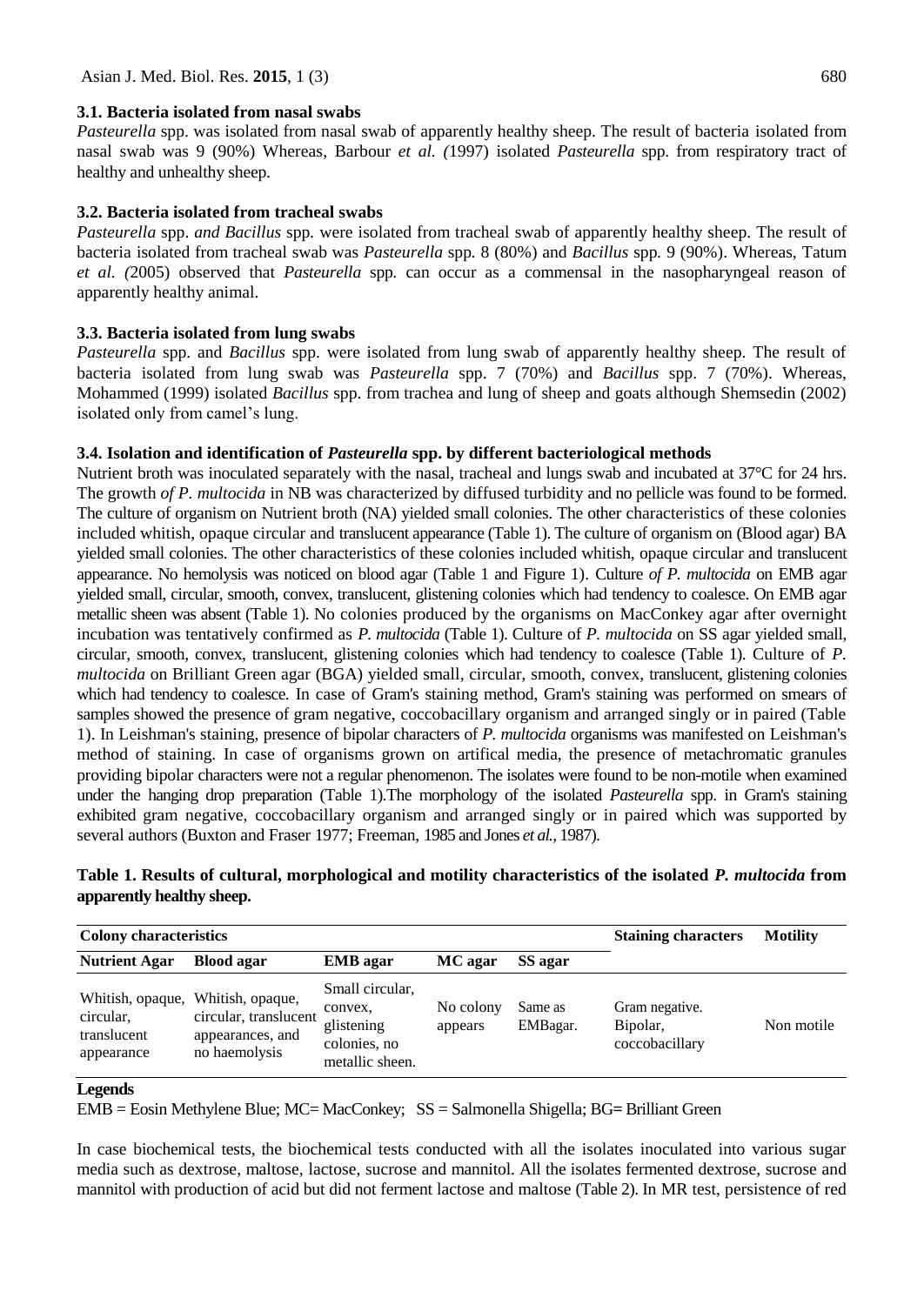#### Asian J. Med. Biol. Res. 2015, 1 (3) 681

colour indicated positive test while appearance of yellow colour indicated negative test. In VP test, the appearance of pink colour indicated the positive test. Both MR and VP tests were found to be negative for the isolates of *P. multocida* (Table 2). In Indole test, the appearance of red colour indicated the positive test. Indole test was found to be negative for the isolates of *P. multocida* (Table 2). Results of *Pasteurella* spp. isolates were positive as reported by Buxton and Fraser 1977; Honda *et al.,* 1982. The isolates also revealed negative reaction in MR, VP and Indole test which was supported by several authors (Buxton and Fraser 1977; Honda *et al.,* 1982).

| Table 2. Results of biochemical test of the P. multocida isolates. |
|--------------------------------------------------------------------|
|--------------------------------------------------------------------|

| Fermentation reaction with five basic sugars | <b>Results</b> |
|----------------------------------------------|----------------|
| Dextrose                                     | A              |
| Sucrose                                      |                |
| Lactose                                      |                |
| Maltose                                      |                |
| Mannitol                                     |                |
| <b>MR</b>                                    |                |
| <b>VP</b>                                    |                |
| Indole                                       |                |
| Catalase test                                |                |

# **3.6. Isolation and identification of** *Bacillus* **spp.by different bacteriological methods**

Nutrient broth was inoculated separately with the nasal, tracheal, lungs swab and incubated at 37°C for 24 hrs. The presence of turbidity indicates growth of bacteria (Table 3). In nutrient agar, Culture on nutrient agar plates with the organism revealed the growth of bacteria after 24 hrs of incubation at 37°C aerobically and was indicated by the growth of thick, grayish-white or cream colored colonies. (Table 3), In case of Blood agar (BA), plates were streaked separately with the organism and incubated at 37<sup>°</sup>C aerobically for 24 hrs. Large, creamy colonies with B hemolysis were produced (Table 3 and Figure 2). Gram's stained smear from NA and BA were examined microscopically which revealed Grain-positive, large rod shaped organisms arranged in chain (Table 3). In motile test, all the isolates were found to be motile with hanging drop slide preparation (Table 3)**.** In case of biochemical tests, the isolates fermented the five basic sugars (dextrose, maltose, lactose, sucrose and mannitol) with the production of acid. Acid production was indicated by the change of color from reddish to yellow (Table 3). In Methyl red (MR) test, persistence of red colour indicated positive test while appearance of yellow colour indicated negative test. In Voges- Proskauer (VP) test, the appearance of pink colour indicated the positive test. MR test negative and VP tests were found to be positive for the isolates of *Bacillus* spp. (Table 3). In Indole test, the appearance of red colour indicated the negative test. Indole test was found to be positive for the isolates of *Bacillus* spp. (Table 3). In Gram's staining, the morphology of the *Bacillus* spp. exhibited Gram-positive, large rod shaped organisms arranged in chain which was supported by several authors (Buxton and Fraser 1977; Freeman, 1985 and Jones *et al.,* 1987). All the isolates fermented dextrose, sucrose, lactose, maltose and mannitol with the production of acid within 24h-48h of incubation. Results of *Bacillus* spp. were positive as reported by Buxton and Fraser 1977. The isolates also revealed positive reaction in VP test, negative reaction in MR and Indole test which was supported by several authors (Honda *et al.,* 1982).

| Cultural characteristics                                        |                                                                         |              |                | Biochemical characteristics Staining and morphological characteristics |  |  |  |  |  |
|-----------------------------------------------------------------|-------------------------------------------------------------------------|--------------|----------------|------------------------------------------------------------------------|--|--|--|--|--|
| <b>BA</b>                                                       | <b>NA</b>                                                               | <b>Tests</b> | <b>Results</b> | <b>Staining properties</b>                                             |  |  |  |  |  |
| Large, creamy<br>colonies with P<br>hemolysis were<br>produced. | Thick, grayish-<br>white or cream<br>colored colonies<br>were produced. | Dextrose     | A              | Gram-positive,<br>rod shaped organisms<br>large                        |  |  |  |  |  |
|                                                                 |                                                                         | Maltose      | Α              | arranged in chain.                                                     |  |  |  |  |  |
|                                                                 |                                                                         | Lactose      | А              |                                                                        |  |  |  |  |  |
|                                                                 |                                                                         | Sucrose      | А              |                                                                        |  |  |  |  |  |
|                                                                 |                                                                         | Mannitol     | A              |                                                                        |  |  |  |  |  |
|                                                                 |                                                                         | <b>MR</b>    |                |                                                                        |  |  |  |  |  |
|                                                                 |                                                                         | <b>VP</b>    |                |                                                                        |  |  |  |  |  |
|                                                                 |                                                                         | Indole       |                |                                                                        |  |  |  |  |  |

**Table 3. Cultural, morphological and biochemical characteristics of isolated** *Bacillus* **spp.**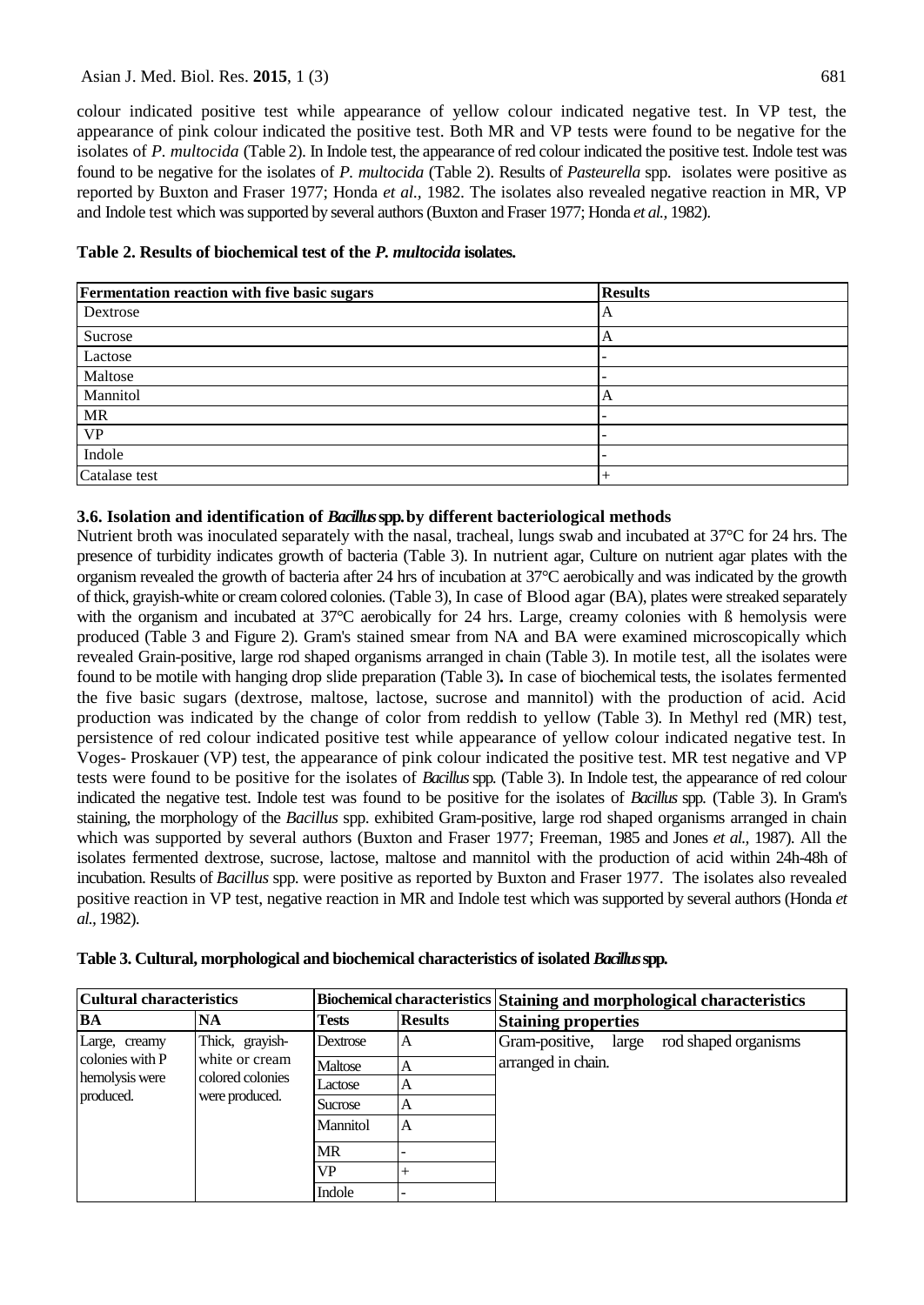#### **3.7. Pathogenicity test of** *Pasteurella* **spp.** *and Bacillus* **spp. in mice**

Pathogenicity test was conducted with the *Pasteurella* spp. isolated from sheep. The organism was inoculated intramuscularly (IM) in three adult mice and another three mice were kept as control. The isolates of *Pasteurella*  spp. caused death of the mice within 48 hours in the test group and were categorized as pathogenic. Characteristic lesions in different organs were produced following the experimental inoculation of *Pasteurella* spp. in adult mice. White necrotic foci were present in the liver. There were hemorrhages in the lungs, trachea, spleen and liver. The organisms were re-isolated from the heart blood sample of experimentally inoculated mice. Also pathogenicity test was done with the selected strains of *Bacillus* spp. isolated from sheep. Three 1-4 days old mice were inoculated orally with the *Bacillus* spp. isolates. The experimental mice were alive after 48 hours of inoculation of isolates of *Bacillus* spp. in the test group and were categorized as non pathogenic as they did not produce any clinical disease.

#### **3.8. Results of antibiogram study of the isolated bacteria**

Five *Pasteurella* spp*.* and five *Bacillus* spp. were tested for the antibiotic sensitivity and resistance against commonly used antibiotics. The results of sensitivity against antibiotic discs (zone of inhibition) were categorized as resistant (-), less sensitive  $(+)$ , moderately sensitive  $(++)$  and highly sensitive  $(++)$ . The results of sensitivity tests are given in Table 4.

| Name of bacteria | <b>Total isolates</b> | CIP   | <b>AZM</b>               | E      | TE     | <b>GM</b> | A      | <b>LVX</b>               | <b>MET</b>               |
|------------------|-----------------------|-------|--------------------------|--------|--------|-----------|--------|--------------------------|--------------------------|
|                  |                       | $++$  | $+++$                    | $++$   | $++$   | $++$      | $^{+}$ | $\overline{\phantom{a}}$ |                          |
|                  |                       | $++$  | $++$                     | $++$   | $++$   | $+++$     | $++$   | $^+$                     | $^{+}$                   |
| Pasteurella spp. |                       | $+++$ | $++$                     | $+++$  | $^{+}$ | $+$       | $++$   | $++$                     |                          |
|                  | 05                    | $+++$ | $+++$                    | $++$   | $++$   | $++$      | $^{+}$ | $\overline{\phantom{a}}$ | $\overline{\phantom{a}}$ |
|                  |                       | $++$  | $+++$                    | $++$   | $+++$  | $++$      | $^{+}$ | $^{+}$                   | $+$                      |
|                  |                       | $+++$ | $^{+}$                   | $++$   | $+++$  | $++$      | ۰      | $+++$                    |                          |
|                  |                       | $++$  | $\overline{\phantom{a}}$ | $^{+}$ | $+++$  | $++$      | $+$    | $++$                     | $^{+}$                   |
| Bacillus spp.    |                       | $+++$ | $++$                     | $++$   | $++$   | $+$       | $+$    | $++$                     | $^{+}$                   |
|                  | 05                    | $+++$ | $^{+}$                   | $^{+}$ | $++$   | $++$      | -      | $+++$                    | $\overline{\phantom{a}}$ |
|                  |                       | $++$  | $^{+}$                   | $^{+}$ | $+++$  | $^+$      |        | $++$                     | $\overline{\phantom{0}}$ |

#### **Table 4. Results of antibiotics sensitivity tests.**

**Legends:**  $CIP = Ciproflox (AZM) = Azithromycin; E = Erythromycin; TE = Tetracycline; GN = Gentamycin; LVX = Tetracycline; G.$ Levofloxacin;  $A =$  Amoxicillin; MET = Metronidazole;  $-$  = Resistant;  $+$  = Less sensitive;  $++$  = Moderately sensitive; and  $+++$  = Highly sensitive

#### **3.9. Antibiotic sensitivity pattern of** *Pasteurella* **spp***. and Bacillus* **spp.**

Among the 5 isolates of *Pasteurella* spp*.,* 40% were resistant to Levofloxacin and Metronidazole. Sixty percent were less sensitive to Amoxicillin and Metronidazole, 40% to Levofloxacin and 20% to Tetracycline and Gentamycin. Among the isolates 80% were moderately sensitive to Erythromycin, 60% to Ciprofloxacin, Tetracycline and Gentamycin, 40% to Amoxycillin and 20% to Levofloxacin. The organism showed 60% high sensitive to Azithromycin and 40% to Ciprofloxacin (Table 5 and Figure 3). Among the 5 isolates of *Bacillus* spp*.,* 60% were resistant to Amoxycillin and Metronidazole and 20% to Azithromycin. Sixty percent were less sensitive to Azithromycin, Erythromycin and Gentamycin, 40% to Amoxycillin and Metronidazole. Among the isolated *Bacillus* spp*.*, 40% were moderately sensitive to Ciprofloxacin, Erythromycin, Tetracycline and Levofloxacin and 20% to Azithromycin and 60% were highly sensitive to Ciprofloxacin, Tetracycline and Levofloxacin (Table 5 and Figure 4).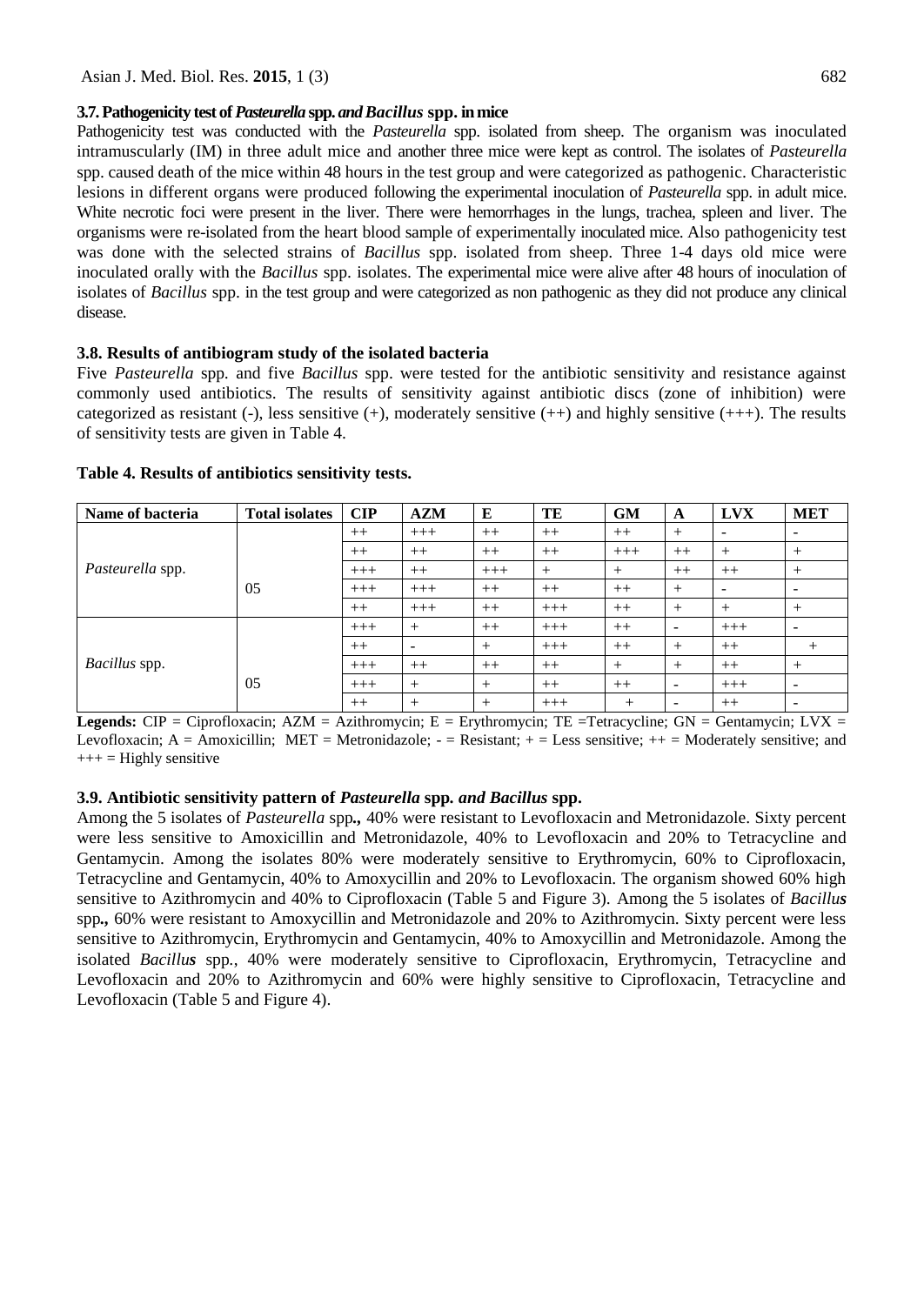| Name of             | <b>Total</b> | Sensitivity/            | % of isolated strains sensitive/ resistance to various antibiotics |            |                |        |                |                 |                 |              |
|---------------------|--------------|-------------------------|--------------------------------------------------------------------|------------|----------------|--------|----------------|-----------------|-----------------|--------------|
| bacteria            | isolates     | resistance              | CIP                                                                | <b>AZM</b> | E              | TE     | <b>GM</b>      | A               | <b>LVX</b>      | <b>MET</b>   |
|                     |              | Resistance              | 0 <sub>0</sub>                                                     | $00\,$     | 0 <sup>0</sup> | $00\,$ | 0 <sup>0</sup> | 00 <sup>1</sup> | 40              | 40           |
|                     |              | Less sensitive          | 0 <sub>0</sub>                                                     | $00\,$     | 0 <sup>0</sup> | 20     | 20             | 60              | 40              | 60           |
| Pasteurella<br>spp. | 0.5          | Moderately<br>sensitive | 60                                                                 | 40         | 80             | 60     | 60             | 40              | 20              | $\mathbf{0}$ |
|                     |              | Highly<br>sensitive     | 40                                                                 | 60         | 20             | 20     | 20             | 00 <sup>1</sup> | 0 <sup>0</sup>  | 00           |
| Bacillus spp.       |              | Resistance              | 00                                                                 | 20         | 0 <sup>0</sup> | $00\,$ | $\Omega$       | 60              | 00 <sup>0</sup> | 60           |
|                     |              | Less sensitive          | 00                                                                 | 60         | 60             | 00     | 60             | 40              | 00              | 40           |
|                     | 0.5          | Moderately<br>sensitive | 40                                                                 | 20         | 40             | 40     | 40             | 0 <sup>0</sup>  | 40              | $00\,$       |
|                     |              | Highly<br>sensitive     | 60                                                                 | $00\,$     | 0 <sup>0</sup> | 60     | 0 <sup>0</sup> | 0 <sup>0</sup>  | 60              | $00\,$       |

**Table 5. Results of antibiotic sensitivity tests in percent.** 



Figure 1. Whitish opaque circular colony of Pasturella spp. on blood agar.



Figure 2. Creamy-yellow coloured colony of Bacillus spp. on blood agar media and hemolysis of the media.

**Resistance Less sensitive Moderately sensitive Highly sensitive**



 $CIP = Ciprotloxacin; AZM = Azithromycin; E = Erythromycin; TE = I etracycline$ A = Amoxicillin; LVX = Levofloxacin; MET = Metronidazole; GM = Gentamycin

**Figure 3. Diagrammatic presentation of antibodies sensitivity pattern of isolated** *Pasteurella* **spp***.*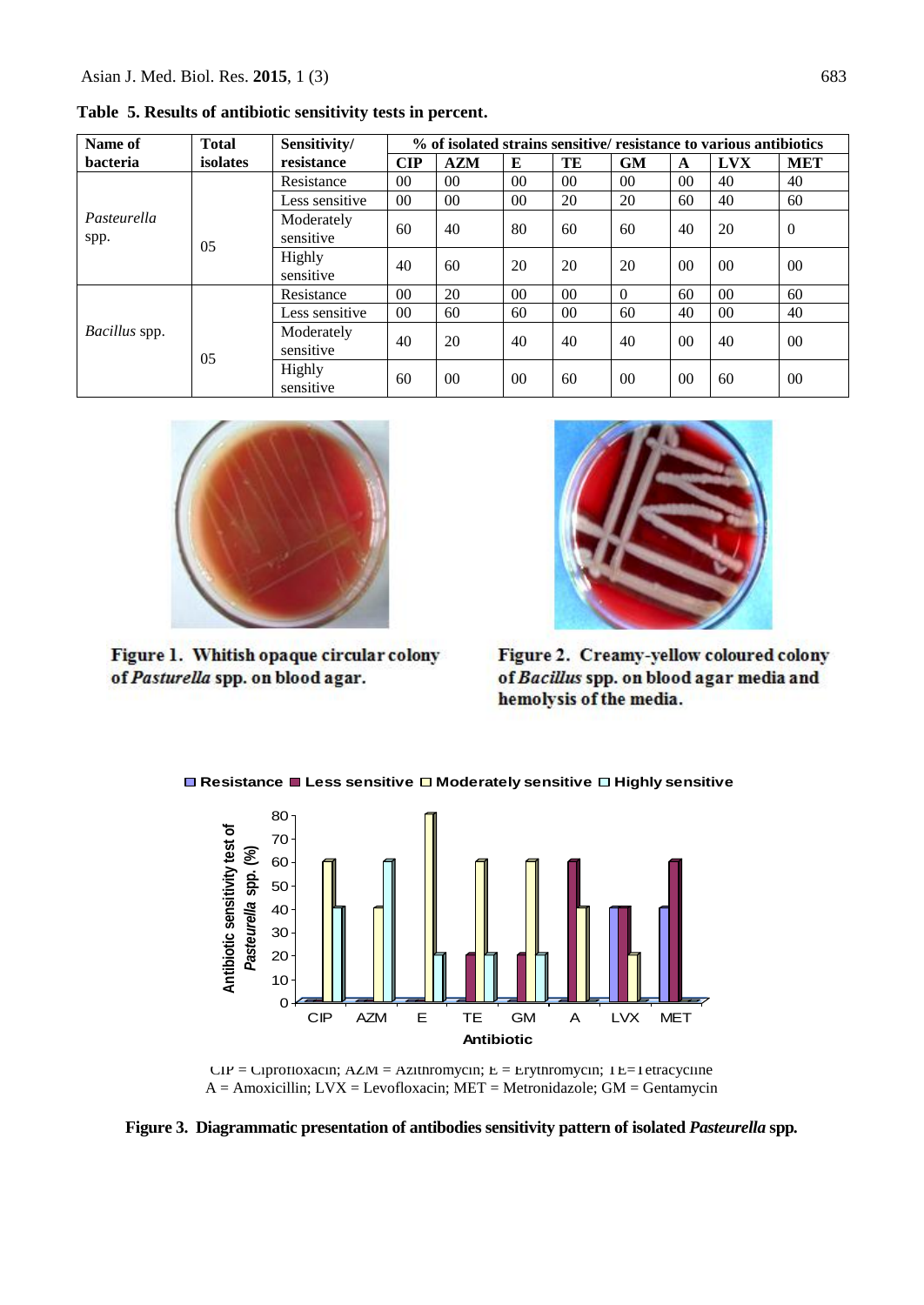



 $CIP = Ciprofloxacillin$ ;  $AZM = Azithromycin$ ;  $E = Erythromycin$ ;  $TE = Tetracycline$  $A =$  Amoxicillin;  $LVX =$  Levofloxacin; MET = Metronidazole; GM = Gentamycin

#### **Figure 4. Diagrammatic presentation of antibodies sensitivity pattern of isolated** *Bacillus* **spp***.*

#### **4. Conclusions**

The present study was undertaken for the isolation, identification, and determination of biochemical properties of the bacteria, isolated from nasal, tracheal and lung swabs of apparently healthy sheep. A comparative study to determine the sensitivity and resistance pattern of the isolated bacteria to different antimicrobial agents was also performed. From the present study it may be concluded that among all the isolates the percentage of the *Pasteurella* is higher than *Bacillus*. None of the isolated *Bacillus* was found to be pathogenic. Isolated *Pasteurella* spp. were found to be pathogenic as observed in different experimental models and showed a degree of variation in antibiotic drug sensitivity test. Ciprofloxacillin were sensitive to all of the isolated bacteria .Through the bacteria that were isolated from various organ of apparently healthy sheep are normal micro flora, however these may act as primary pathogen and may produce diseases when the sheep are immunologically suppressed due to severe stress conditions.

#### **Conflict of interest**

None to declare

#### **References**

- Ajuwape ATP and EA Aregbesola, 2002. The bacterial flora of the upper respiratory tract of normal rabbits. Israel Vet. Med. Association, 57:121-123.
- Barbour EK, NH Nabbut, SK Hamadeh and HM Al-Nakhli, 1997. Bacterial identity and characteristics in healthy and unhealthy respiratory tracts of sheep and calves. Am. Vet. Res. Comm., 21: 401-430.
- Buxton A and G Fraser, 1977. Animal Microbiology.Vol.l.Balackwell scientific publications, Oxford, London, Edinburg, Melboure. pp. 400-480.
- Davies DH, M Herceg, BAH Jones and DC Thurley, 1981. The pathogenesis of sequential infection with parainfluenza virus type 3 and Pasteurella haemolytica in sheep. Vet. Microbiol*.*, 3 : 173-182.

Freeman BA, 1985. Burrows Testbook of Microbiology. 22nd edn. *In: W. B.*

- Honda T, M Arita, Y Takela and T Miwatani, 1982. Further evaluation of the Biken Test (Modified Eleck Test) for deletion of enterotoxigenic *E.coli* producing heat stable enterotoxin and application of the test to sampling of heat stable enterotoxin. J. Clin. Microbiol., 16: 60-62.
- Jones TO, 1987. Intramammary antibiotic preparation and cephalosporinsresistance in *Salmonella typhinurium* 204c. Vet. Rec., 120: 399-400.
- Merchant IA and RA Packer, 1967. Veterinary bacteriology and virology. 7<sup>th</sup> edn. The Iowa University Press, Ames, Iowa, *USA.* pp. 286-306.